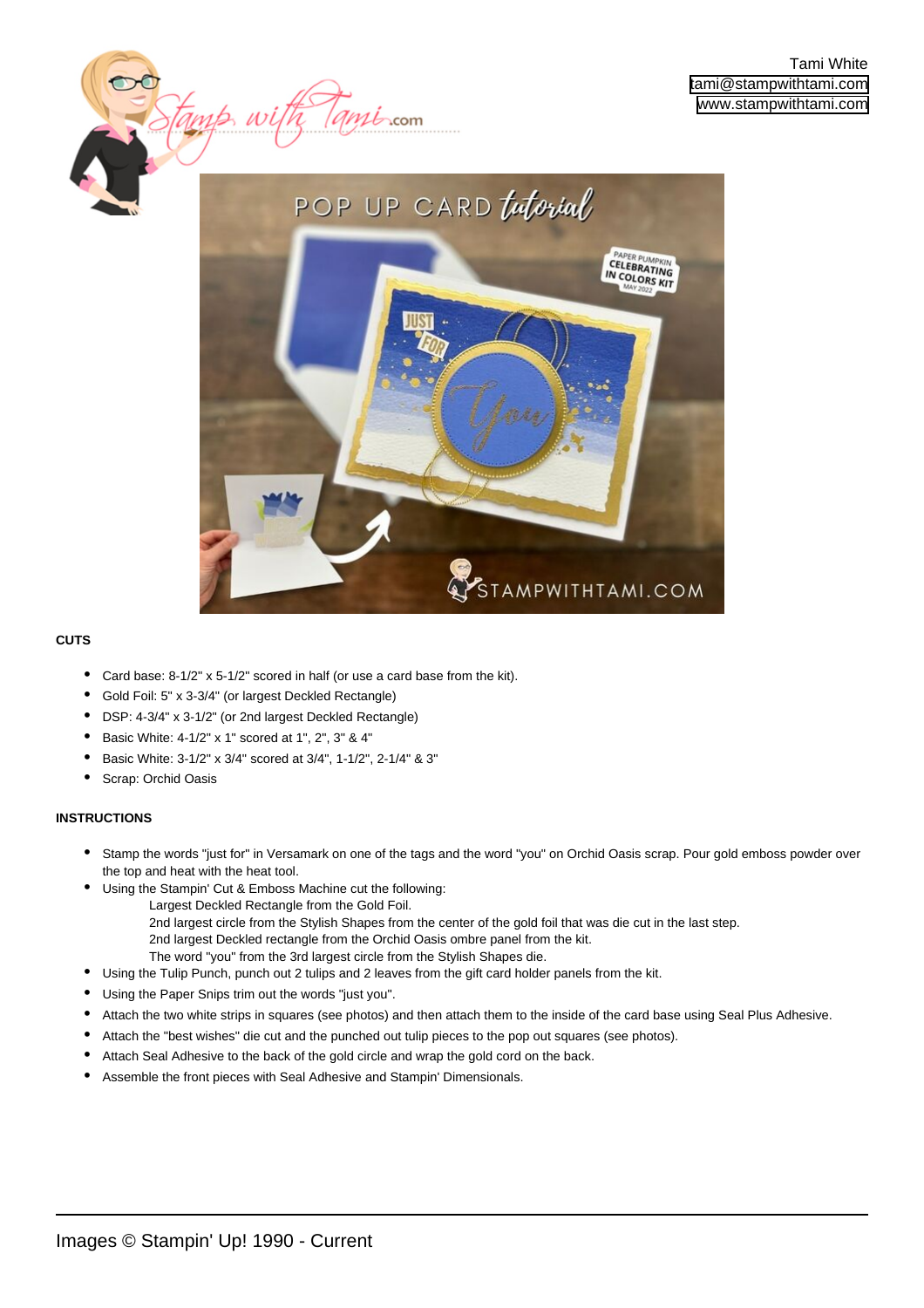Tami White tami@stampwithtami.com www.stampwithtami.com

## POP UP CARD TUTORIAL

### 2 STRIPS

~ 4-1/2" X 1" SCORED AT 1", 2", 3" & 4" ~ 3-1/2" X 3/4" SCORED AT 3/4", 1-1/2", 2-1/4"& 3" FOLD EACH STRIP INTO A SQUARE ATTACH TO THE INSIDE OF THE CARD ATTACH DESIGN ELEMENTS TO THE SQUARES





 $\bullet$ 



WWW.STAMPWITHTAMI.COM